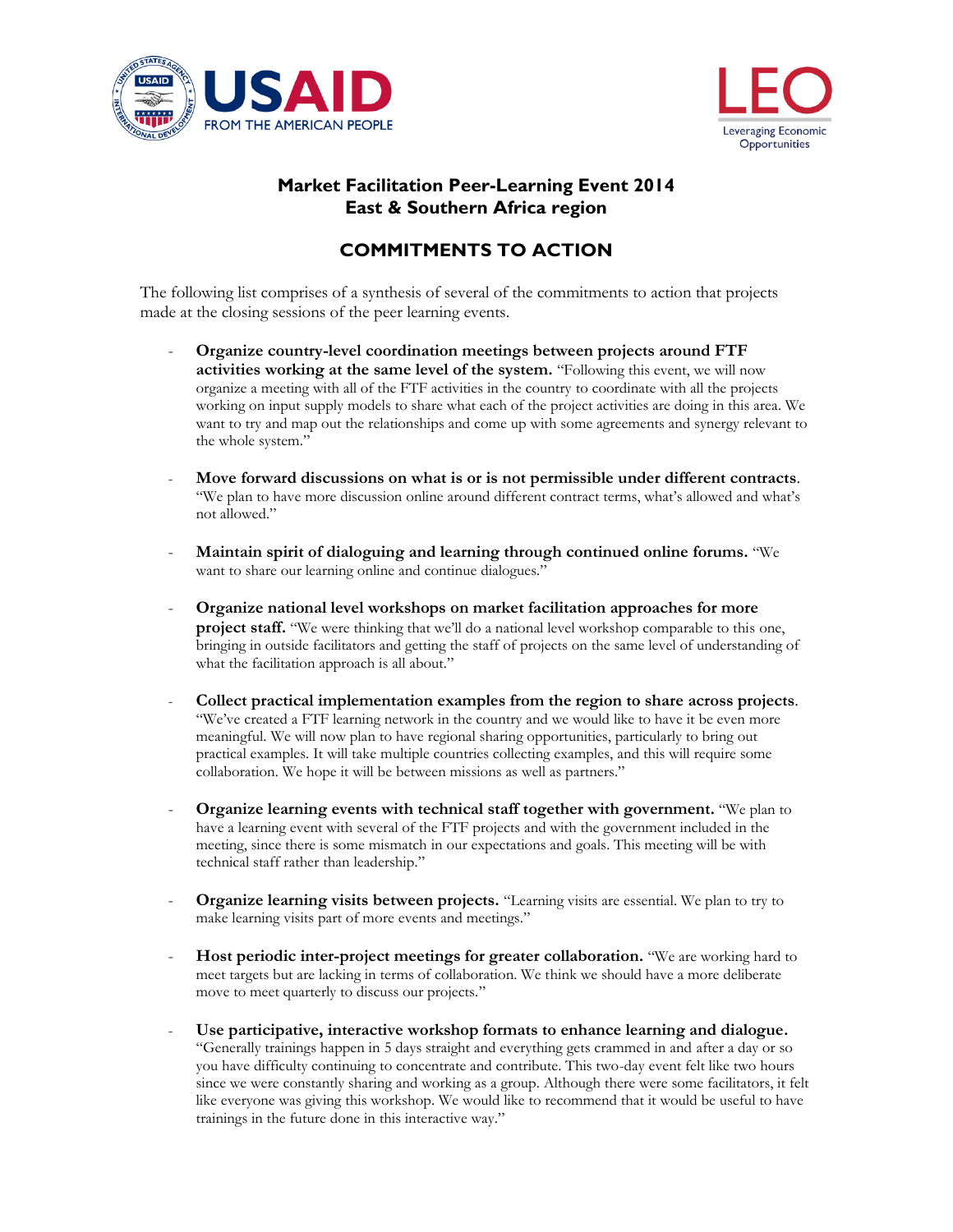- **Organize greater coordination between projects working in the same region that are providing different stages of support to the same beneficiaries as they move up the pathway out of poverty.** "We realize now that our project is dependent on the other in terms of linking our farmers to markets. We recognize the importance of meeting to discuss this. For example, savings group members have reached a stage where [they] are now supposed to go into producer groups so there's a need for the project coordinating linkages to markets to know at what level we are amongst our projects in the same region."
- **Share expertise in the different technical areas each project is working in within the same geographic regions.** "We want to share more of our expertise in the different fields we are working in. One project is trying to go in and get info on savings groups in their areas of operation, and they will now involve our project so that they can have expertise to help them in a way that these groups are supposed to be formed."
- **Collaboratively map all the projects working in the same region, across donors and technical areas.** "In terms of mapping… there are so many projects in eastern province outside of USAID and we need to know who is where and what we are all doing."
- **Coordinate regarding overlap of beneficiaries and challenges of double counting**. "One of the worries we have is the issue of double counting which usually comes up. Moving forward, we want to make sure we are not double counting since we have the same beneficiaries."
- Aim to build capacity for greater youth participation. "On the issue of youth participation, we say that we need to make an active effort to get youth but we need to ensure that these youth are actually able to participate in these interventions in value chains."
- **Consider a shared MIS system** "... the importance of building MIS and something which can be accessible by each and every person in the project and even the value chain."
- **Explore the potential of a community-based monitoring system that can support project-level M&E**: "...we wonder how to put [a community based monitoring system] in place it would just be supporting M&E for all the projects in the area."
- Host similar peer-learning events for a wider audience. "We need to invite those who aren't in the room to these events. We now all have very similar experiences around facilitation. The challenge can come up with those who do not have as rich of an experience. That's what will move this forward."
- **Coordinate when working with similar local partners.** "A trend our projects have detected is how in the last 2 years, we are consistently increasing the use of local partners, so our grants have increased in number. One project has over 50 partners and the other in the same region has over 20 partners. We recognize that in many cases these are the same partners and it would be good for us to coordinate more going forward."
- **Discuss challenges similar to all projects and approaches being taken to overcome these.** "We've identified that we have the same challenges within our projects. The bulk of our partners are input suppliers and processors/buyers. The activities we're doing are similar. We're working on increasing volumes and having aggregation points to ease logistical challenges that farmers are having. For us, it was good to hear that we're hurting in the same place and comforting to see that we have the same ideas to try and tackle these problems. We plan to continue sharing more learning between our projects in this way."
- **Partner on specific activities in areas where overlap geographically according to area of greatest competence.** "Following this event, our projects plan to work together, especially around literacy. One project has community volunteers who are specialists in certain fields, so we think this would be good to work together in districts where we overlap. Likewise, on the technical side, we now realize that the other project has produced dairy-specific materials and another project